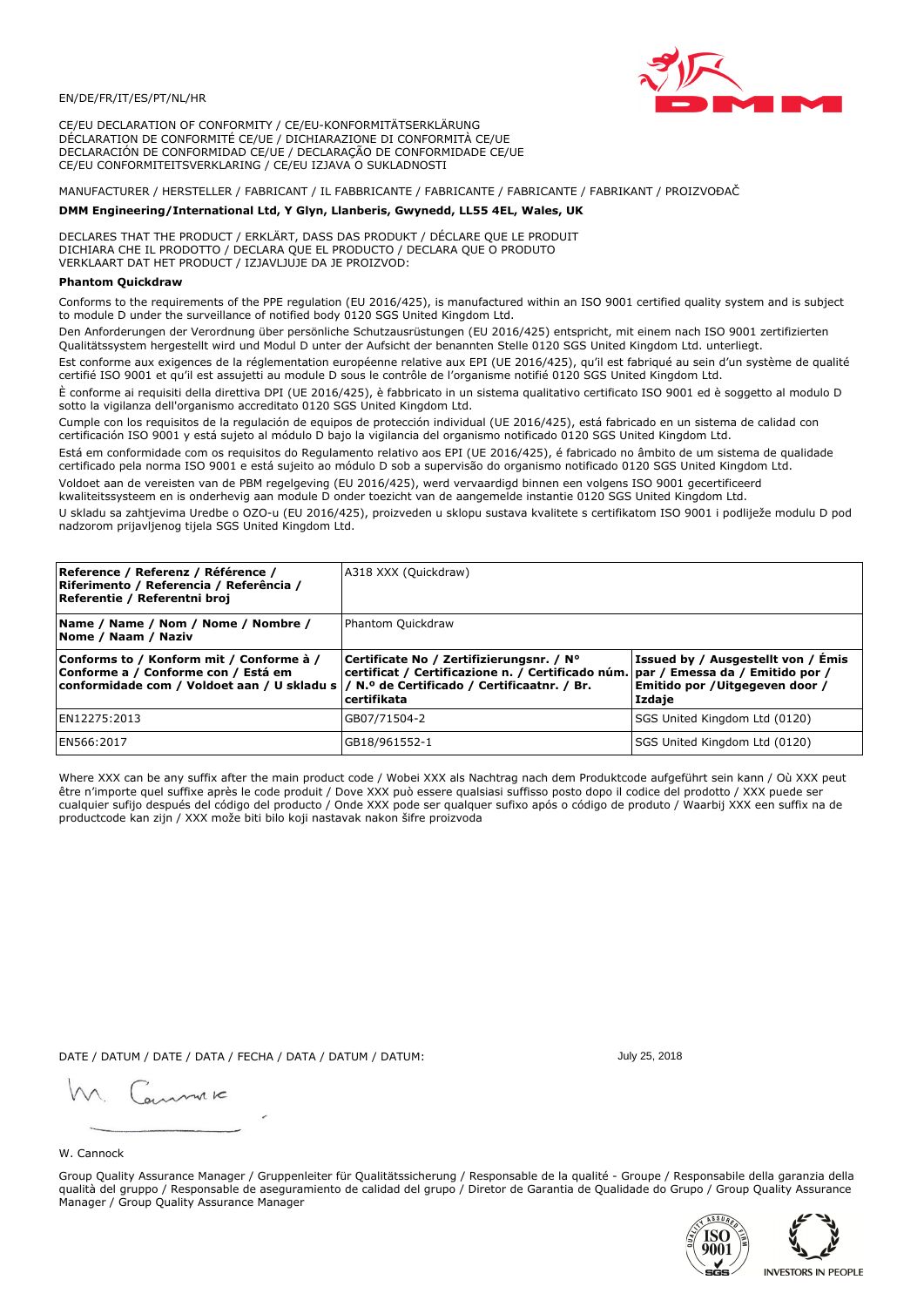### NO/SE/FI/DK/PL/CZ/SK/MT

CE/EU-SAMSVARSERKLÆRING / CE/EU-FÖRKLARING OM ÖVERENSSTÄMMELSE CE/EU-VAATIMUSTENMUKAISUUSVAKUUTUS / CE/EU-OVERENSSTEMMELSESERKLÆRING DEKLARACJA ZGODNOŚCI WE/UE / CE/EU PROHLÁŠENÍ O SHODĚ CE/EÚ VYHLÁSENIE O ZHODE / DIKJARAZZJONI TA' KONFORMITÀ TAL-KE/UE

PRODUSENT / TILLVERKAREN / VALMISTAJA / PRODUCENT / PRODUCENT / VÝROBCE / VÝROBCA / IL-MANIFATTUR

#### DMM Engineering/International Ltd, Y Glyn, Llanberis, Gwynedd, LL55 4EL, Wales, UK

ERKLÆRER AT PRODUKTET / INTYGAR ATT PRODUKTEN / VAKUUTTAA, ETTÄ TÄMÄ TUOTE / ERKLÆRER, AT PRODUKTET / OŚWIADCZA, ŻE<br>WYRÓB / PROHLAŠUJE, ŽE PRODUKT / VYHLASUJE, ŽE VÝROBOK / JIDDIKJARA LI L-PRODOTT:

Overholder kravene i PVU-forordningen (EU 2016/425), er produsert innenfor et ISO 9001-sertifisert kvalitetssystem og er underlagt modul D<br>under overvåkning av teknisk kontrollorgan 0120 SGS United Kingdom Ltd.

Uppfyller kraven för PPE-reglerna (EU 2016/425), tillverkas inom ett ISO 9001-certifierat kvalitetssystem och är föremål för modul D under övervakning av anmält organ 0120 SGS United Kingdom Ltd.

Noudattaa henkilönsuojaimia koskevan asetuksen (EU 2016/425) vaatimuksia, on valmistettu ISO 9001 -sertifioidun laatujärjestelmän mukaisesti ja että siihen sovelletaan ilmoitetun laitoksen 0120 SGS United Kingdom Ltd.:in alaista D-moduulia.

Overholder kravene i forordningen om personlige værnemidler (EU 2016/425), er fremstillet i inden for det certificerede ISO 9001kvalitetssystem, og er underlagt modul D under overvågning af det bemyndigede organ 0120 SGS United Kingdom Ltd.

Spełnia wymogi rozporządzenia w sprawie środków ochrony indywidualnej (UE 2016/425), jest produkowany w ramach systemu jakości zgodnego z ISO 9001 i podlega modułowi D pod nadzorem jednostki notyfikowanej 0120 SGS United Kingdom Ltd.

Zařízení splňuje požadavky nařízení o osobních ochranných prostředcích 2016/425, je vyrobeno v systému řízení jakosti certifikovaném podle normy ISO 9001 a podléhá modulu D pod dohledem notifikované osoby č. 0120, SGS United Kingdom Ltd.

Spĺňa požiadavky Nariadenia Európskeho parlamentu a Rady (EÚ) 2016/425 o osobných ochranných prostriedkoch, je vyrobený v rámci systému kvality certifikovaného podľa normy ISO 9001 a podlieha modulu D pod dohľadom notifikovaného orgánu č. 0120, SGS Únited Kingdom Ltd. Jikkonforma mar-rekwiżit tar-Regolament dwar il-PPE (UE 2016/425), u huwa manifatturat f'sistema ta' kwalità certifikata għall-ISO 9001 u soggett ghall-modulu D taht is-sorveljanza tal-korp notifikat 0120 SGS United Kingdom Ltd.

| <b>Referanse / Referens / Viite / Reference / Nr</b> A318 XXX (Quickdraw)<br>referencyjny / Reference / Značka /<br>Referenza                                                                                     |                                                                                                         |                                                                                                         |
|-------------------------------------------------------------------------------------------------------------------------------------------------------------------------------------------------------------------|---------------------------------------------------------------------------------------------------------|---------------------------------------------------------------------------------------------------------|
| Navn / Namn / Nimi / Navn / Nazwa /<br>Jméno / Názov / Isem                                                                                                                                                       | Phantom Quickdraw                                                                                       |                                                                                                         |
| Overholder / Uppfyller kraven för / Vakuus<br>myönnetty perustuen standardiin: /<br> Overholder / Spełnia wymogi / Je ve shodě s $ \tilde{C} $ . certifikátu / Čertifikat Nru<br>/ Je v zhode s / Jikkonforma ma' | Sertifikatnr. / Certifikatnr. / Sertifikaattinro /<br>Certifikat nr. / Certyfikat nr / Č. certifikátu / | Utstedt av / Utfärdat av /<br>Myöntänyt / Udstedt af / Wydany<br>przez / Vydal / Vydal / Mahrug<br>minn |
| EN12275:2013                                                                                                                                                                                                      | GB07/71504-2                                                                                            | SGS United Kingdom Ltd (0120)                                                                           |
| EN566:2017                                                                                                                                                                                                        | GB18/961552-1                                                                                           | SGS United Kingdom Ltd (0120)                                                                           |

Der XXX kan være ethvert suffiks etter produktkoden / Där XXX kan vara valfri ändelse efter produktkoden / Jossa XXX voi olla mikä tahansa tuotekoodin jälkeen tuleva liite. / Hvor XXX kan være ethvert suffiks efter produktkoden / gdzie XXX može być dowolnym przyrostkiem po kodzie<br>produktu / Kde XXX může být jakákoliv přípona za kódem produktu / Kde XXX môže b jkun kwalunkwe suffiss wara l-kodići tal-prodott

DATO / DATUM / PÄIVÄMÄÄRÄ / DATO / DATA / DATUM / DÁTUM / DATA:

July 25, 2018

annuic

W. Cannock

Group Quality Assurance Manager / Group Quality Assurance Manager / Group Quality Assurance Manager / Group Quality Assurance Manager / Kierownik ds. Zarządzania Jakością Grupy / Group Quality Assurabce Manager / Manažér riadenia kvality v rámci skupiny / Maniger tal-Assigurazzjoni tal-Kwalità tal-Grupp